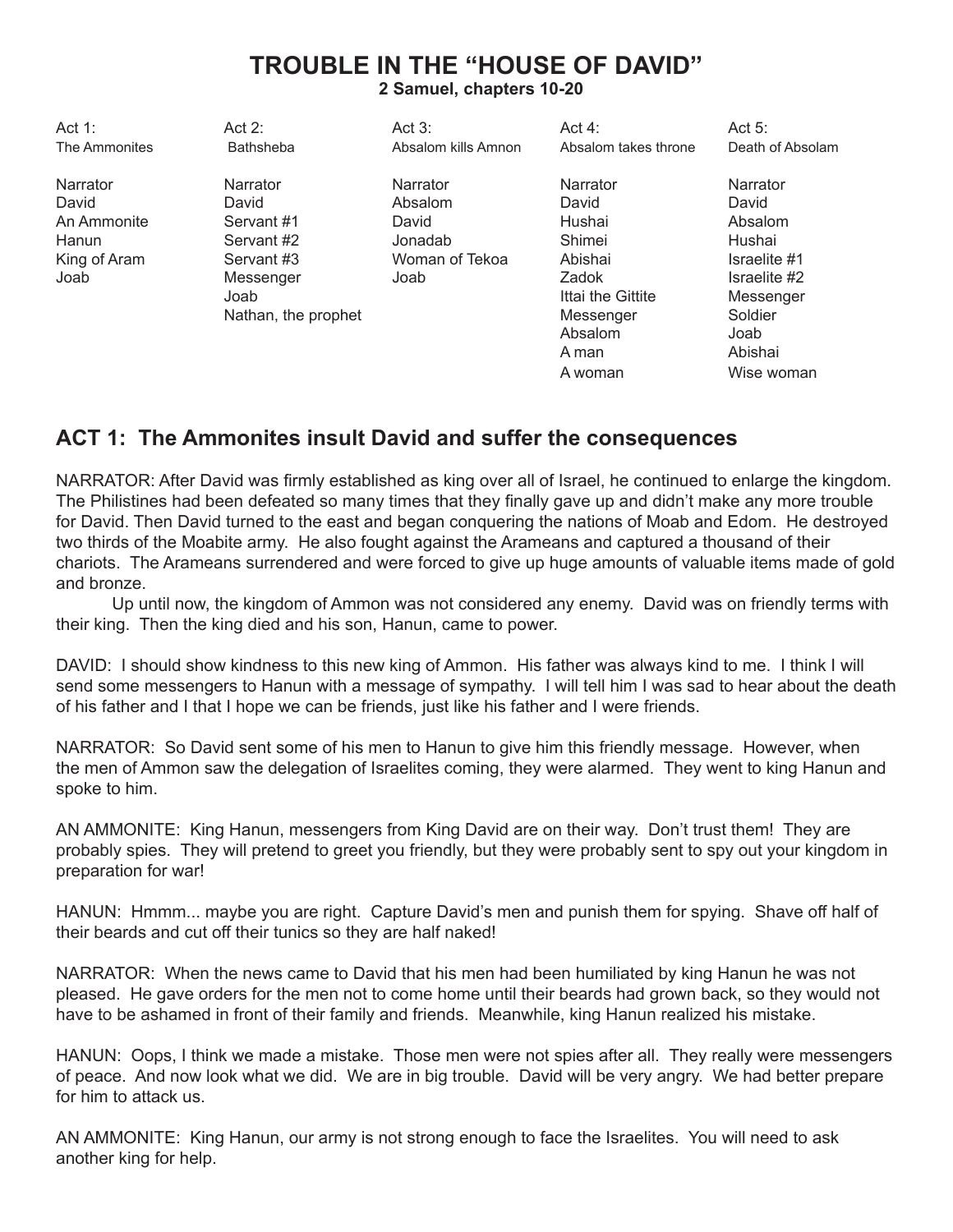HANUN: You are right. I will ask the king of Aram to lend me some soldiers.

NARRATOR: When David heard that the Arameans had sent soldiers to king Hanun, he was alarmed. Now David had to prepare for war. He sent Joab and Abishai out with their troops.

JOAB: Abishai, I and my troops will fight the Aramean soldiers. You concentrate on the Ammonites. If the Arameans are too strong for me, then you will have to come and help me out, and if the Ammonites are too strong for you, my troops will come down and join yours.

NARRATOR: Joab need not have worried too much. When the Arameans saw Joab coming, they turned and ran away. Then when the Ammonites were told that their Arameans helpers were gone, they got scared and went back into their cities. Joab and Abishai then turned around and went home.

KING OF ARAM: What? My men ran away? They will not get away with this! I am going to send out even more men this time to face David. I'll gather soldiers from the outer parts of my kingdom and bring them in for this battle. I will not let Israel make us look like fools!

NARRATOR: So the king of Aram decided to attack Israel. David himself went out with the troops this time and Israel won a great victory. The Arameans surrendered and decided not to help the Ammonites anymore.

After a few months of rest back in Jerusalem, David decided to send his troops out again, this time to fight against the Ammonites. Up until this time, David almost always went out and fought alongside his troops. For some unknown reason, David decided to stay home and let Joab command the army by himself. Joab was an excellent army commander and could handle the army on his own. So David took a spring vacation and stayed home. This was the beginning of one of the biggest mistakes of his life.

### **ACT 2: Bathsheba**

DAVID: I can't sleep. I am lying here in bed and I am just not tired. I think I will go for a walk.

NARRATOR: A nice place to walk was the very large roof of the palace. In those days, roofs were often used as places to walk or even to sleep if the bedrooms were too hot in the summer months. So David went for a stroll on his roof. He looked out over his city.

DAVID: What a beautiful city I have built here in Jerusalem. And speaking of beautiful, I see someone else out on their roof at night. Who is that? Wow, she is really pretty. I wonder who she is. Servant, come here!

SERVANT #1: Yes, my lord the king. What can I do for you?

DAVID: Do you see that woman over there?

SERVANT #1: The one taking a bath on the roof?

DAVID: Yes, of course! Go and find out who she is.

SERVANT #1: Yes, my lord. I shall do as you say.

NARRATOR: David was hoping she was an eligible young maiden that he could take to be another one of his wives. Back in those days, kings were allowed to have lots of wives so they could have lots of children. But they could not steal other men's wives. This was forbidden by God in his Commandments.

SERVANT #1: My lord, the king. I have disturbing news. She is a married woman. Her name is Bathsheba and you already know her husband-- he is Uriah the Hittite, one of your Thirty Valiant Men. And her father is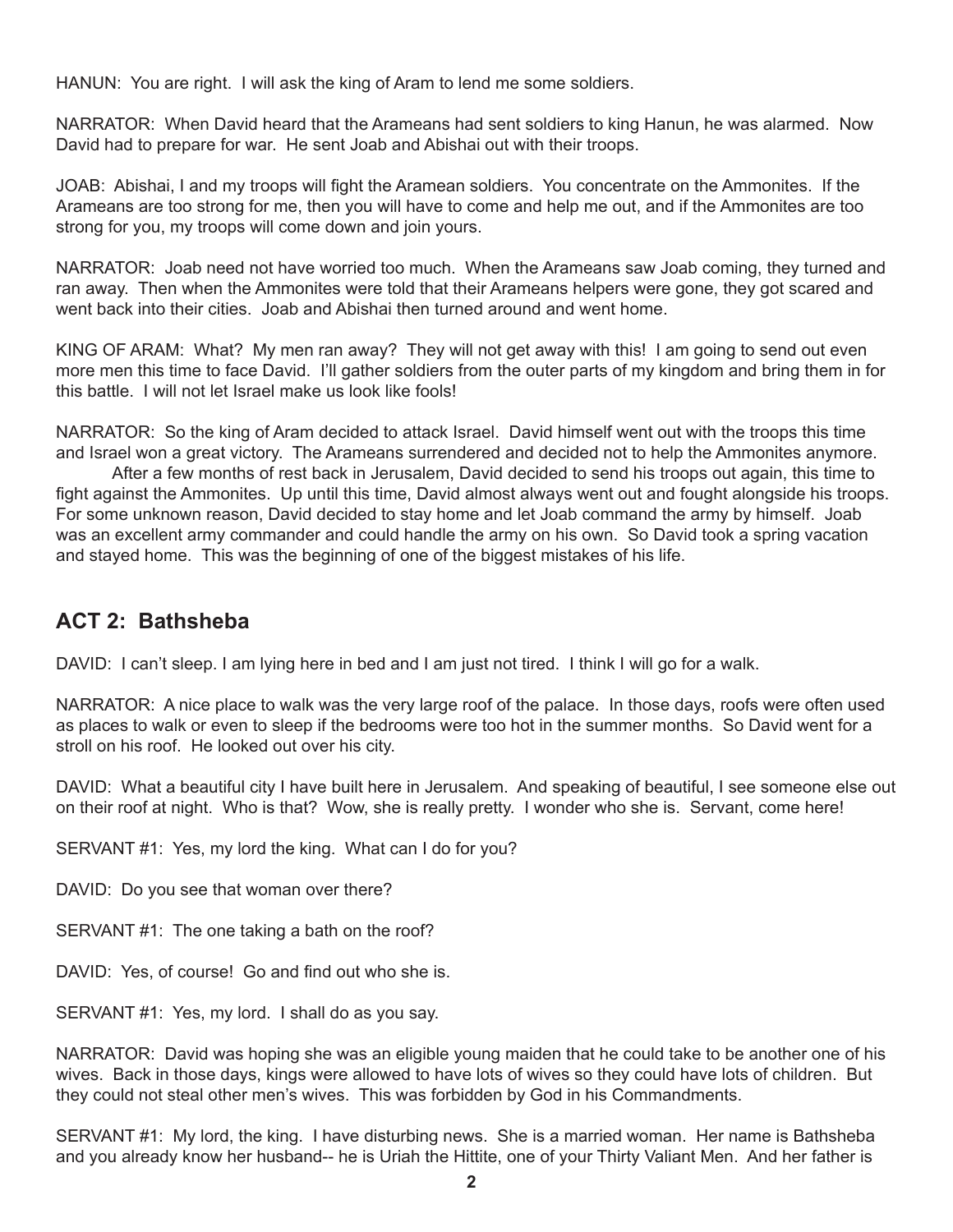Eliam, also one of your Thirty Valiant Men. And... her grandfather is Ahithophel, your most trusted advisor.

DAVID: I don't care. I want her as my wife anyway. I'll think of some way to arrange it. Bring her to me immediately. I want to meet her.

SERVANT #1: Yes, my lord the king. I shall bring her.

NARRATOR: David's mind was clouded by his thoughts of meeting this pretty woman. He should have been thinking of the terrible danger he was in. Even bringing her to the palace would be an act of betrayal to her husband, father and grandfather—brave men who were faithful to David! What would they think? And David had so many wives already, he did not need really need another.

 When Bathsheba arrived, it was love at first sight for David. He insisted that she stay for the rest of the evening. When he finally sent her home, it was still dark outside and he hoped she could sneak home so that no one but his trusted private servants would know that she had been there.

Now David had to arrange for a way to get rid of Bathsheba's husband, Uriah.

DAVID: Uriah is out fighting in the war right now. If he happened to die in battle, Bathsheba would then be a widow. Widows are allowed to get remarried. So Bathsheba could then marry me. Hmm... perhaps Joab could help me out a bit.

NARRATOR: David sent a letter to Joab. It said:

DAVID: Put Uriah on the front line where the fighting is the most fierce. Then withdraw from him so that he will be struck down and die.

NARRATOR: Joab was faithful to David even when David made bad decisions. He did not question David's motives. For all Joab knew, Uriah had done something wrong and needed to be punished. Joab did not know about Bathsheba.

JOAB: Uriah, go and fight up there on the front lines. Be brave and attack the Ammonites right near the wall!

NARRATOR: Uriah obeyed, and, just as David hoped, Uriah was killed by the Ammonites.

MESSENGER: My lord the king, I have a message from Joab. Here is news of how the battle is going. He says that the attack near the wall was a disaster and that among the dead is Uriah the Hittite.

DAVID: Send a message back to Joab and tell him that I am not upset. I know that even brave soldiers can die in battle. Tell Joab not to be discouraged and to keep fighting.

MESSENGER: Yes, my lord. I will deliver the message to Joab.

NARRATOR: Now, with Uriah gone, David thought his problems were over. After Bathsheba went through the customary weeks of mourning for her husband, David brought her to his palace and married her. He was happy to have Bathsheba there and she soon had a baby. David thought everything had turned out just fine in the end. But God was not pleased. David had stolen another man's wife, then ordered him to be killed. He had broken two of God's commandments.

God told the prophet Nathan to go to David and confront him about this grievous sin.

NATHAN: My lord the king, may I speak to you.

DAVID: Yes, Nathan. God's prophets are always welcome.

NATHAN: I have a story to tell you, my lord. There were two men in a certain town, one rich and the other poor. The rich man had a large number of sheep and cattle, but the poor man had nothing but one little lamb.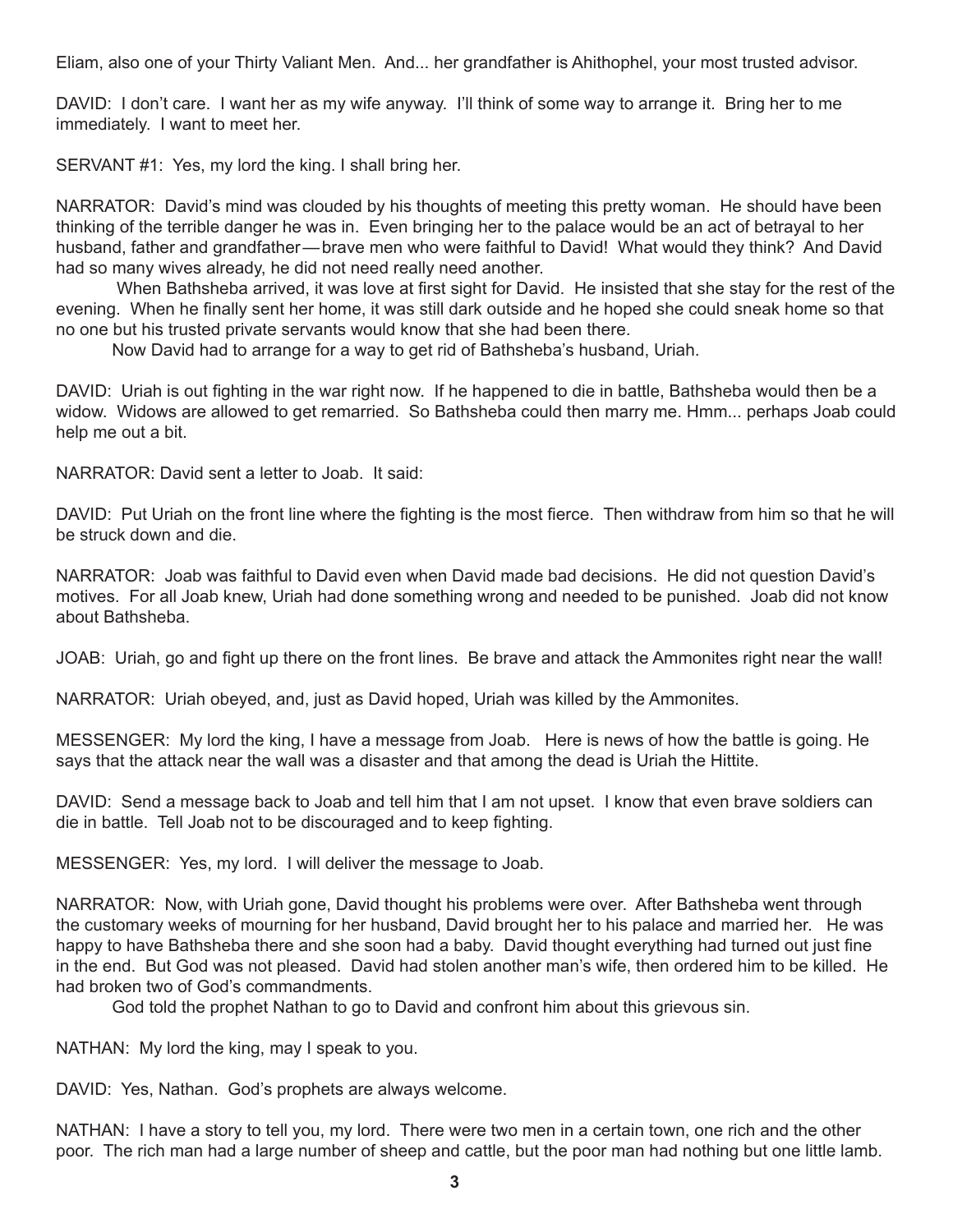The poor man raised this lamb as a pet and it grew up with his children. The lamb was almost a member of the family. It ate with the family, and slept with the family. The children loved the lamb and it was like a sister to them.

One day a traveler came to visit the rich man. The rich man wanted to make a feast for his guest but instead of using one of his own sheep or cattle as the meal, he went and took the little pet lamb from the poor man and cooked it!

DAVID: That is so unfair! As surely as the Lord lives, that rich man deserves to die! He must pay for that little lamb four times over, because he was mean to that poor man and showed no pity on him!

NATHAN: You are that rich man! Hear the Lord's word to you: "I anointed you king over Israel in place of Saul. I made you rich and allowed you to have many wives and children. Why did you then do what is evil in my eyes? Why did you steal Uriah's wife, then have him murdered? Because you have done this wicked deed, the sword shall never depart from your house. I am going to bring great punishment upon you and your family. You did your sin in secret, but your punishment shall be in the sight of all Israel.

DAVID: Nathan, I have committed a great sin against the Lord!

NATHAN: God will not cause you to die because of this. You will remain the king. But as part of your punishment, Bathsheba's baby will die.

NARRATOR: Right after Nathan left, a servant came in with news for David.

SERVANT: My lord the king, I regret to inform you that your baby son is very sick.

DAVID: I will pray to the Lord. Perhaps the Lord will heal him.

NARRATOR: David fasted and prayed for several days. It was during this time that he wrote Psalm 51.

DAVID: Have mercy on me, O God, according to your unfailing love. Wash away all my iniquity and cleanse me from my sin. Against you, and you only, have I sinned, and done what is evil in your sight. Create in me a clean heart, O God, and put a new and right spirit within me. Do not cast me from your presence or take your Holy Spirit from me. Restore to me the joy of salvation.

SERVANT #2: David is lying on the ground and will not get up. Not even to eat.

SERVANT #3: Let's try to get him to eat something.

SERVANT #2: My lord, the king, please get up. Please eat something.

DAVID: No! Can't you see how sad I am? I must keep praying and fasting.

SERVANT #3: Please, my lord. It has been three days now. Please eat something.

DAVID: No, I will not. I am too sad.

NARRATOR: Then, when the baby was seven days old, it died.

SERVANT #2 (whispering): How are we going to tell him that the baby has died?

SERVANT #3 (whispering): You're right. If he gets any sadder, he might hurt himself. Maybe we should not tell him at all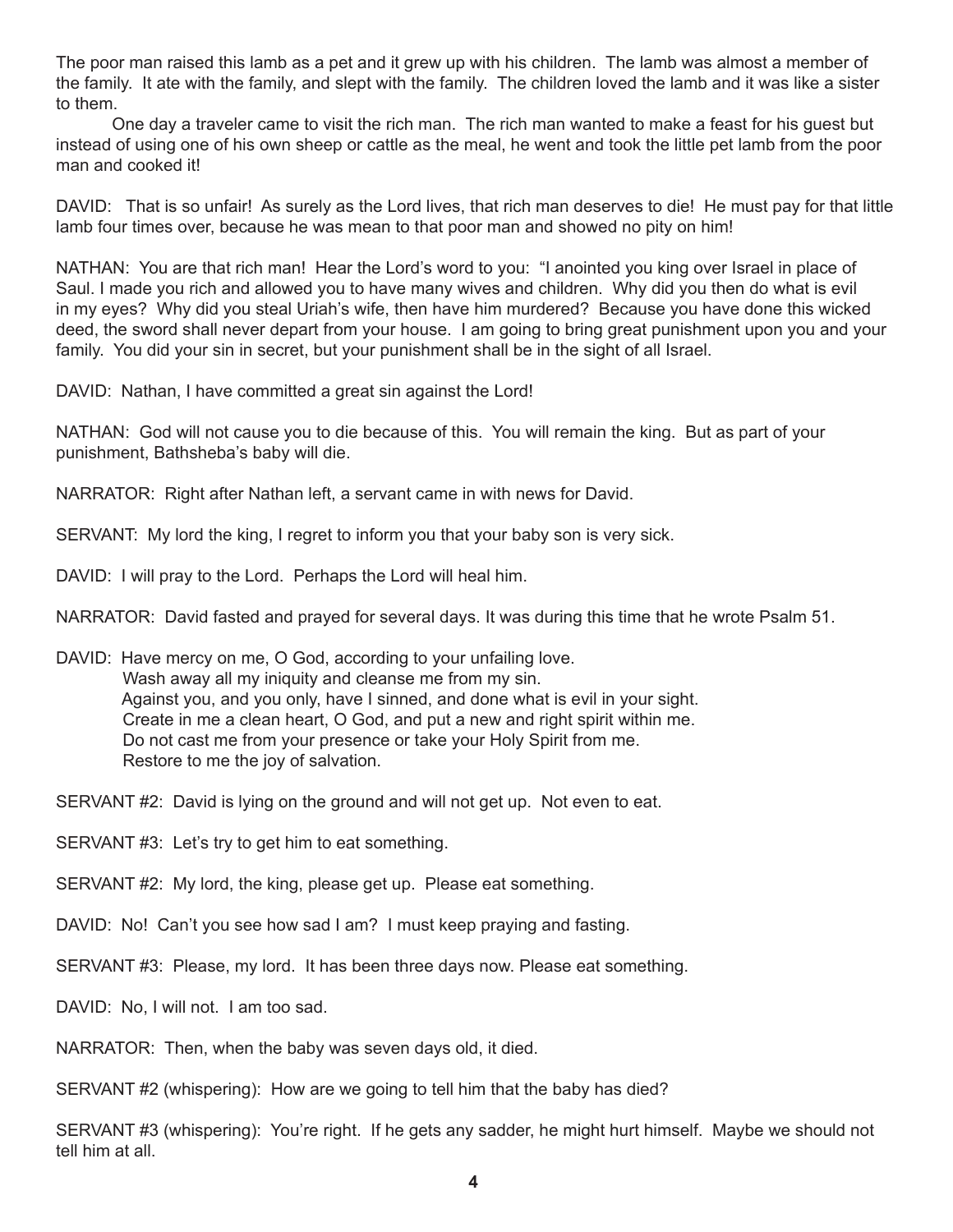DAVID: What are you two whispering about? Has the baby died?

SERVANT #2: Umm....

DAVID: The baby died, didn't he?

SERVANT #2: Well.... yes.

NARRATOR: David immediately got up and went and changed his clothes. Then he went to the house of the Lord (where the ark of the Covenant was) to worship God. Then he went to his own house and began to eat.

SERVANT #2: I don't understand. While the baby was still alive you were so sad that you would not eat. But now, after the baby has died, you are not sad anymore?

DAVID: While the baby was still alive I fasted and prayed to God to spare his life. But now there is no point in praying that way anymore. I can't bring him back. I'll see him again some day, but not here.

NARRATOR: David really was sorry for what he had done. And God did forgive him. Bathsheba eventually had another baby, and they named him Solomon, which means "peace." David could be at peace with God because of God's abundant mercy and forgiveness.

#### **ACT 3: Absalom kills Amnon**

NARRATOR: Solomon was one of David's youngest sons. David also had older sons who were fully grown up by now. Some of them were even married and had children. David's oldest son was named Amnon. He was the son of David's first wife, Ahinoam. David's second son was Kileab, whose mother was Abigail. His third son was Absalom, whose mother was a princess from the kingdom Geshur, to the east of the Sea of Galilee. She was not an Israelite and had grown up worshiping false gods. Her son, Absalom, would prove to be nothing but trouble for David and for Israel.

Absalom had a sister named Tamar, who was strikingly beautiful. Amnon, David's oldest son, could not help but feel attracted to her. She was only a half-sister to Amnon and had been raised by a different mother so Amnon did not feel brotherly feelings toward her like Absalom did. One day Amnon grabbed Tamar and began kissing her. She told him not to, but he didn't listen and forced her to allow him to go on kissing her. He made her do things she did not want to do. When Absalom found out what Amnon had done to Tamar, he was very angry.

ABSALOM: Tamar, come and live at my house and I will protect you from Amnon. I will get revenge on him some day and punish him for treating you badly. But for now, let's keep quiet and pretend we are not too upset. That will give me time to plan my revenge on him.

NARRATOR: It took two years for Absalom to finally get his revenge upon Amnon. One day Absalom gave a party and invited all of David's older sons to come. David did not want Amnon to go, perhaps because Amnon was the crown prince, and if something happened to David very suddenly, Amnon would have to be ready to step in immediately as the next king. But Absalom insisted. Finally, David agreed to let Amnon go to the party.

ABSALOM: Listen, my faithful servants. After the party has been going for a while, and everyone has had plenty of wine to drink, then be on the alert for my signal. When I say, "Now!" then strike down Amnon and kill him. Don't worry, you will not get in trouble for doing this. I will protect you. Just do as I say.

NARRATOR: Absalom's men followed his instructions and at his signal they rose up and killed Amnon. Suddenly the party was over. The other princes went and jumped on their donkeys and rode away as fast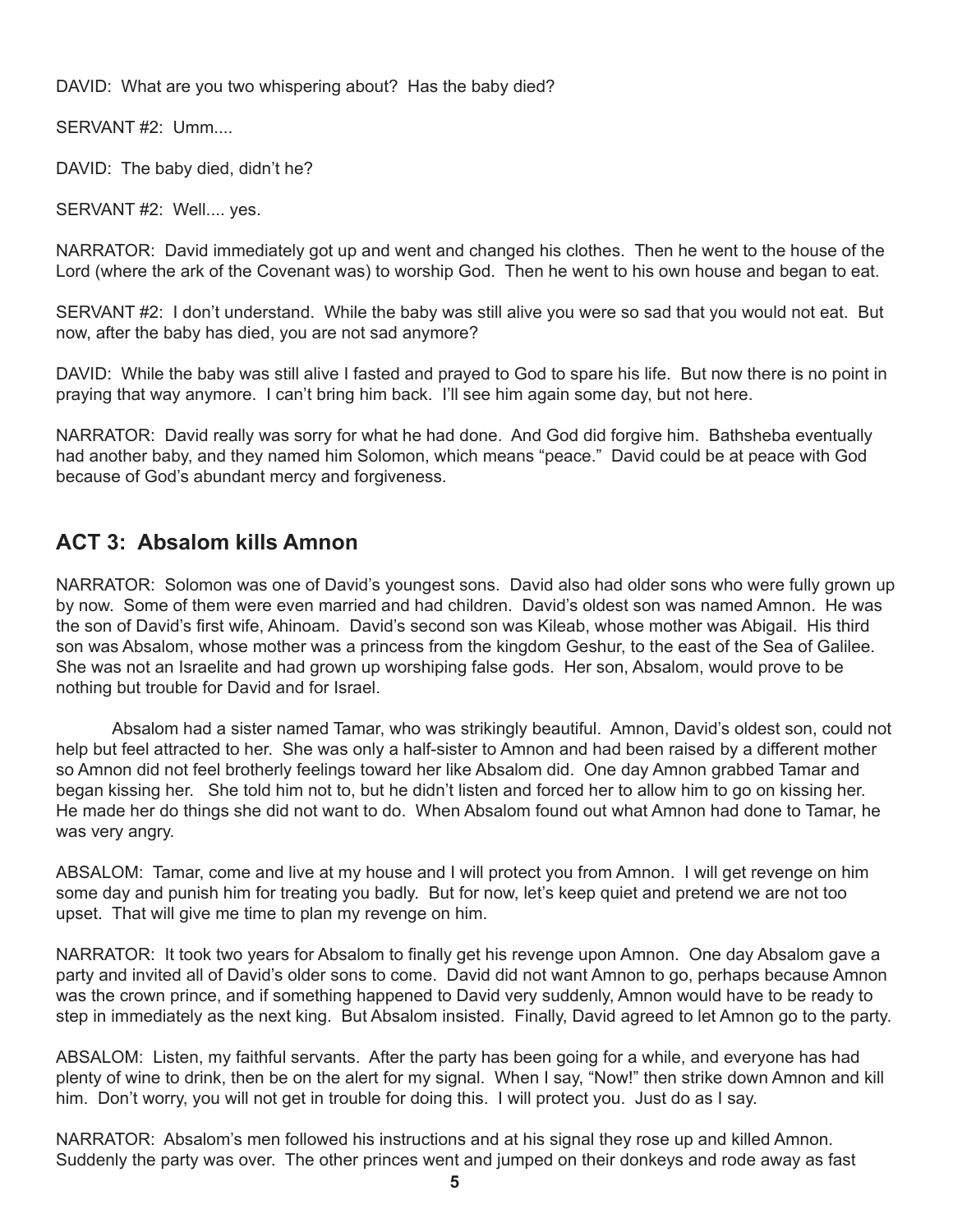as they could. News of the deadly party spread quickly. Rumors were flying. A messenger soon arrived at David's palace.

MESSENGER: My lord, the king. Absalom has struck down all the king's sons! Not one of them is left!

NARRATOR: David tore his clothes and lay face down on the ground in grief. He had just been told that almost all of his sons were dead. He was lying there, in shock, when his nephew Jonadab came in.

JONADAB: My lord, the king. I have come to inform you of a great disaster. Your son, Amnon is dead. Absalom has killed him.

DAVID: What? I thought all of my sons are dead. Are you sure it is just Amnon?

JONADAB: Yes, my lord, I was there to see it. Only Amnon is dead. Your other sons got away.

NARRATOR: Absalom knew that David would be very angry at him for killing Amnon, so he ran away. He went to Geshur to live with his mother's family, the royal family of Geshur, and stayed there three years. At the end of three years, David began to miss Absalom. Absalom was a handsome man, and David was very proud of him. Joab could see that David wanted Absalom to come back and devised a clever way to convince David to allow Absalom to return. Joab hired an old woman to pretend to be a widow who needed help from the king. He told her everything she was to say to David.

WOMAN OF TEKOA: My lord, the king, I need your help.

DAVID: What is troubling you?

WOMAN OF TEKOA: I am a widow and I had two sons. They got into a fight one day and one of them killed the other. Then the people of the town came to me and said, "Hand over your living son, that justice may be done to him. He is a murderer and deserves the death penalty. He must be executed for his crime." And if my remaining son is executed, then our family will cease to exist. There will be no one to inherit our property.

DAVID: Go home in peace. I will grant your request and issue an order on your behalf. Your son shall not die.

WOMAN OF TEKOA: My lord, the king, may I speak a word to the king?

DAVID: Speak freely.

WOMAN OF TEKOA: When the king pronounces this judgment, does he not condemn himself? For his own son is under judgment and is in exile. Absalom is now the rightful heir to the throne. He is our crown prince. Yet he is unable to inherit your throne because he is living under the threat of death for his crime. He should be pardoned and allowed to return home.

DAVID: Tell me the truth—did Joab tell you to say this?

WOMAN OF TEKOA: Truly, my lord, the king, you have the wisdom of an angel of God. Yes, it is as you say. Joab put these words in my mouth. He told me to tell that story.

DAVID: Joab!

JOAB: Here I am, my lord.

DAVID: Very well, Joab. I will do it. Go and bring back the young man Absalom from Geshur.

NARRATOR: So Joab went to Geshur and told Absalom to come back to Jerusalem. But when Absalom returned, he still would not go to see David until another two years had passed.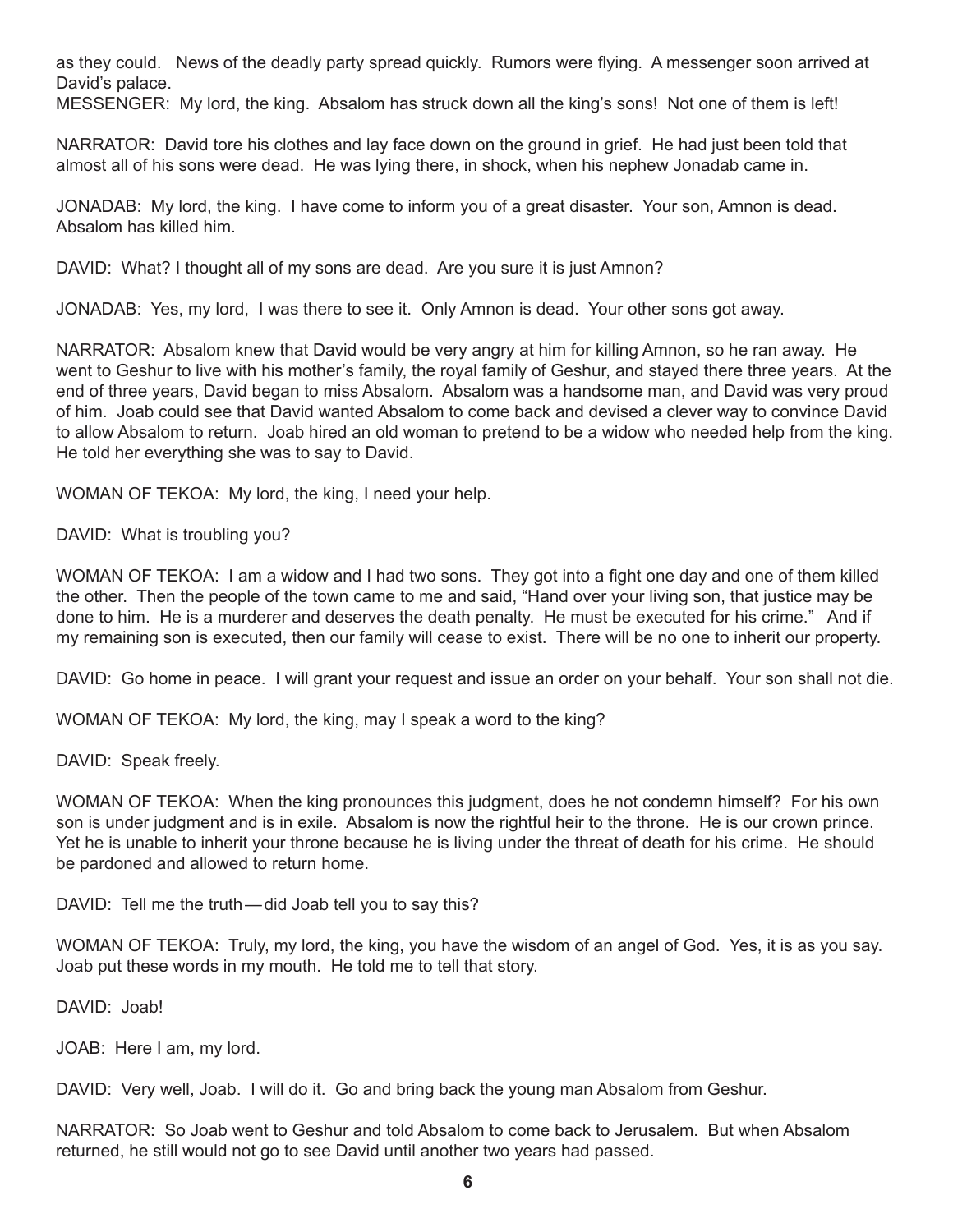#### **ACT 4: Absalom takes the throne and David flees**

NARRATOR: After a few years had passed, Absalom's crime was forgotten. It was almost like old times. David not only forgave Absalom but began showing favoritism towards him. It was easy to see why. Absalom was the most handsome man in all of Israel. He was physically perfect. Any father would be proud to have a son like Absalom.

 It was obvious to everyone that David was likely to choose Absalom as his heir. In fact, Absalom was so sure that he was going to be the next king that be began planning toward that goal. First, he got himself a fancy chariot to ride around in. He hired 50 men to run in front of his chariot so he would look really impressive as he drove around town. Then, he began a campaign of being overly friendly with the common people, to make them like him. He would stand outside the city gate and greet people.

ABSALOM: Good day, my friend, what brings you to Jerusalem today?

A MAN: I have come to Jerusalem from way up north. I have a legal matter to discuss with the king. I was hoping that he could find time to act as a judge and hear my case.

ABSALOM: My dear friend, I am afraid that the king is running short on time these days. He has so many important tasks to attend to that he no longer has time to judge legal cases for his citizens. I am sure your legal claims are perfectly in order. And you do have a right to be heard. But kings are just so busy, you know.

A MAN: So you don't think I should try to see the king?

ABSALOM: I wish my father would appoint me to be a judge in the land. Look, here I am talking to you. I have time to talk with ordinary folk. My countrymen are important to me. Oh, yes— if I were a judge I would make sure everyone got justice, and quickly!

A MAN: Prince Absalom, you are amazing. I bow before you.

ABSALOM: No, no, none of that bowing stuff—not to me! Stand up and let me give you a big hug. Just think of me as an honorary brother!

A WOMAN: We love you Absalom! You should be our next king!

A MAN: Long live prince Absalom!

NARRATOR: And in this way, Absalom stole the hearts of the people of Israel. When Absalom realized how popular he was with all the people, it occurred to him that he might not have to wait until the death of his father to be king. Perhaps the people were loyal enough to him that he could go ahead and claim the throne now. He decided to go down to Hebron and see if he could rally enough followers to pull it off. But first he had to give an excuse to his father for going to Hebron.

ABSALOM: Father, may I have your permission to go down to Hebron for a while?

DAVID: Why do you need to go there?

ABSALOM: Well, you see, while I was living over in Geshur, I made a vow to the Lord that if I ever came back to Jerusalem, I would show my thanks to God by going down to Hebron to offer sacrifices there.

DAVID: Go my son, and God bless you.

NARRATOR: Absalom had lied, of course. But the lie worked, and David suspected nothing as Absalom headed for Hebron. Absalom invited hundreds of people, including soldiers, to go along with him. Most of them had no idea what Absalom was really up to, but certainly a few of them must have figured it out.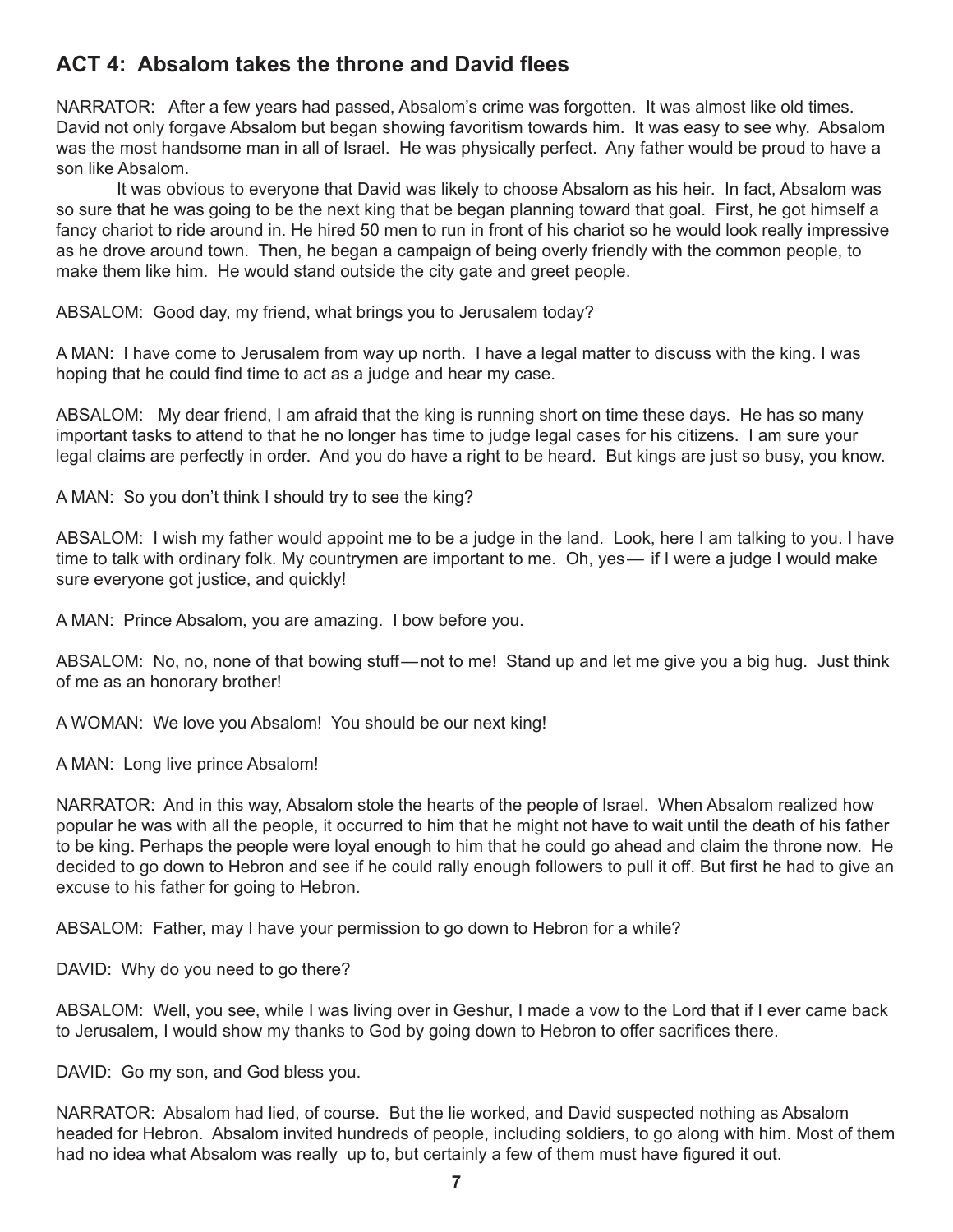The most important person Absalom invited down to Hebron was Ahithophel, David's most trusted advisor. Remember, Ahithophel was Bathsheba's grandfather. Though the Bible does not specifically say so, we have to wonder whether Ahithophel now saw a chance to get even with David for what he had done to Bathsheba, causing the death of her husband, Uriah. For some reason, Ahithophel accepted Absalom's offer and became one of the leaders of the conspiracy against David. Absalom now had a huge advantage over David. With Ahithophel there to give him advice, Absalom felt that he could not lose.

Absalom now sent secret messengers all over Israel to distribute this message:

MESSENGER: When you hear the sound of the trumpets, say, "Absalom is king in Hebron!"

NARRATOR: This secret message did not stay secret very long. Pretty soon, a messenger came and told David the news:

MESSENGER: Absalom is proclaiming himself king down in Hebron. He has won the hearts of the men of Israel and they are supporting him.

NARRATOR: David was frightened. And with Ahithophel no longer there to give him advice, he felt his only option was to flee. He spoke to all his palace officials:

DAVID: Come! We must flee, or none of us will escape from Absalom. We must leave immediately before Absalom gets here and kills us all!

NARRATOR: So David set out with his entire household: all his wives and children, his personal soldiers and guards, and all of the palace officials. Also, 600 Gittites went with him. They were Philistine soldiers from Gath. They had joined David's forces during the time he was running away from Saul. When David went back to Israel after Saul's death, these Gittite soldiers had followed him and were now living among the Israelites in Jerusalem . They were still living in Jerusalem after all these years.

DAVID: Ittai, you and the other Gittites don't have to follow me. Why should you come with me? You are a foreigner, not an Israelite. Why should you have to wander about with me? I don't even know where I am going. Go back and stay in your homes in Jerusalem.

ITTAI: As surely as the Lord lives, and as my lord the king lives, wherever you go, whether it means life or death, I and my people will follow you.

DAVID: Go ahead, then. March on.

NARRATOR: Zadok and many other priests had also come along, carrying the ark with them.

DAVID: Zadok, take the ark of God back into Jerusalem. If God has mercy on me, I will eventually return to Jerusalem and be able to worship God there again.

ZADOK: Yes, my lord the king. We shall do as you say. Also, we and our sons can be your eyes and ears in Jerusalem and send out secret messengers to let you know what is going on here.

NARRATOR: When David had gone out of the city and climbed to the top of the Mount of Olives, a man named Hushai met him there. Apparently, Hushai was a wise man, whose advice was well respected by everyone. He offered his services to David.

DAVID: No, my friend, you should not come with me. The best way you can help me is to go to Jerusalem and pretend to betray me. Say to Absalom that you have decided to serve him as king, just as you served me as king. Make Absalom believe that you can be trusted. Then you will be in a position to counter all the advice Ahithophel will give him. Don't let Absalom follow Ahithophel's advice.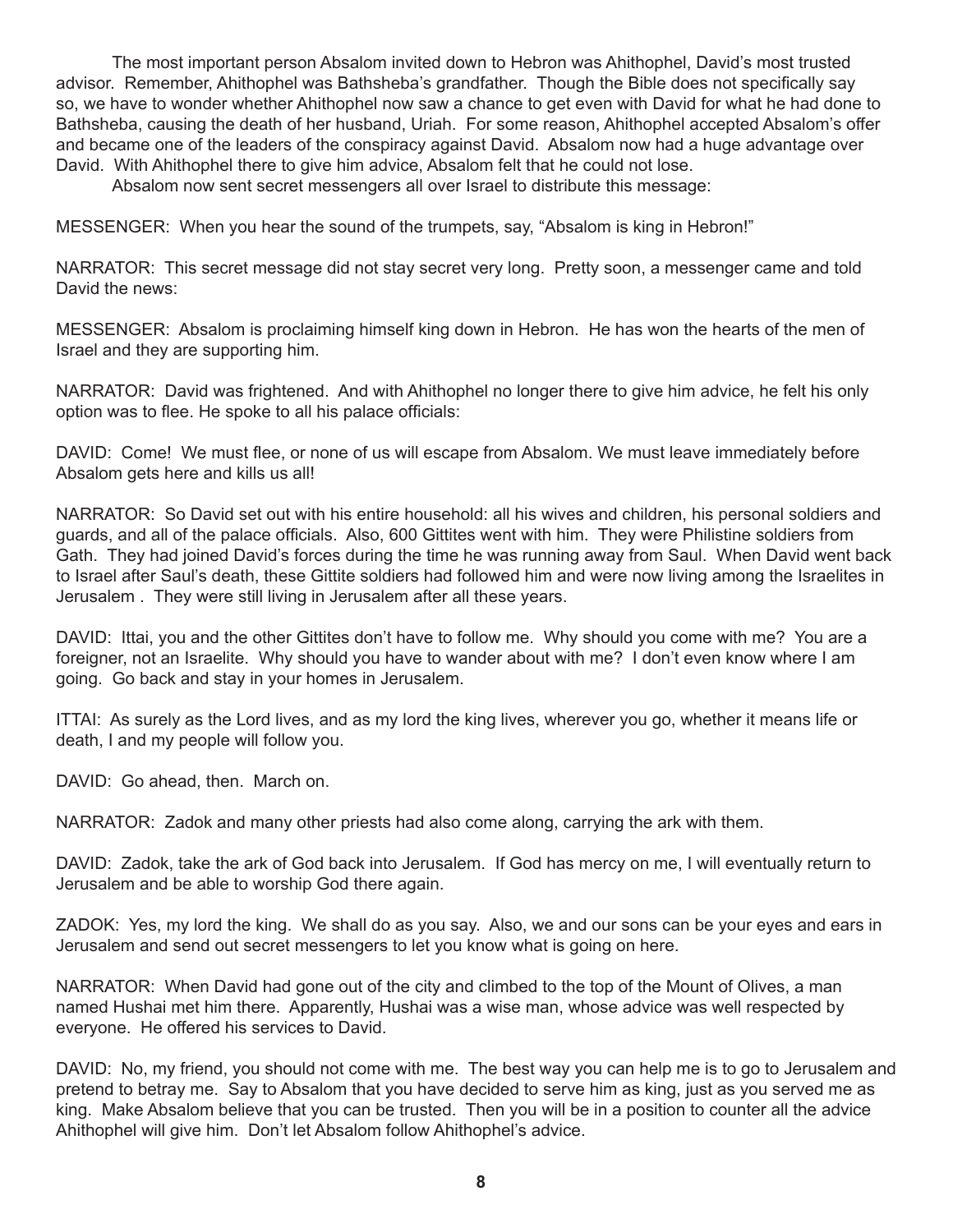HUSHAI: I will do as you say. I will go to Jerusalem and pretend to serve Absalom.

NARRATOR: As David continued on, away from Jerusalem, a man named Shimei came out along the road and began cursing David and throwing stones at him. Shimei was from the same tribe and the same family clan as Saul, so he was probably still upset that kingdom now belonged to David's family instead of Saul's.

SHIMEI: Get out, get out, you man of blood! You're a scoundrel! The Lord is repaying you for all the blood you shed in the house of Saul! You have come to ruin because you are a man of blood!

ABISHAI: David, how can we let this man talk to you like this? He's a dead dog compared to you. Can we go over and cut off his head?

DAVID: Perhaps he is cursing because the Lord told him to do it. My own son has turned against me. It should be no surprise, then, that this man from Saul's family is upset at me. Just leave him alone. It might be God's will that this is happening. Maybe I deserve it. Perhaps if I suffer patiently, God will see my distress and will repay me with good.

#### **ACT 5: The death of Absalom and the return of David**

NARRATOR: Meanwhile, Hushai had just arrived at the royal palace in Jerusalem.

HUSHAI: My lord, the king. I am here to serve you.

ABSALOM: What? You, Hushai? I thought you were my father's friend. Some friend you turned out to be! Have you turned into a traitor?

HUSHAI: My loyalty is to the king of Israel, no matter who that man is. You are now the king, so I will serve you. And you are David's son, after all. It is not disloyal of me to serve the father's son.

ABSALOM: Very well, you may serve me. But Ahithophel will also be here next to me. I will take advice from both of you. What do you propose that I do next?

AHITHOPHEL: Choose twelve thousand men and set out tonight and pursue David. Attack him while he is weary and weak. But strike down only the king. Capture the people that are with them and bring them all back.

ABSALOM: That seems like a good plan. But let's see what Hushai says.

HUSHAI: The counsel of Ahithophel is usually good. But this time, don't listen to him. You know your father and his men. They are fierce fighters, and right now they will be as dangerous as a wild she-bear robbed of her cubs. Also, your father is an experienced soldier. He will not spend the night with the troops. Even now he is probably hiding in a cave somewhere and you will never find him. Don't go out tonight. Wait a few days until you can gather soldiers from all parts of the kingdom. Then you will have enough troops to be able to attack him with confidence. If you go in now, with a small number of troops, you might suffer a defeat. Then everyone will be afraid and will abandon you.

ABSALOM: I will follow Hushai's advice. We will wait to attack until I have gathered more soldiers.

NARRATOR: Hushai then went to see Zadok the priest and told him Absalom's plans.

HUSHAI: Zadok, send a secret message to David and tell him not to spend the night where he is, just in case Absalom decides to go ahead and attack. Tell him to cross over the river at once, and spend the night on the other side.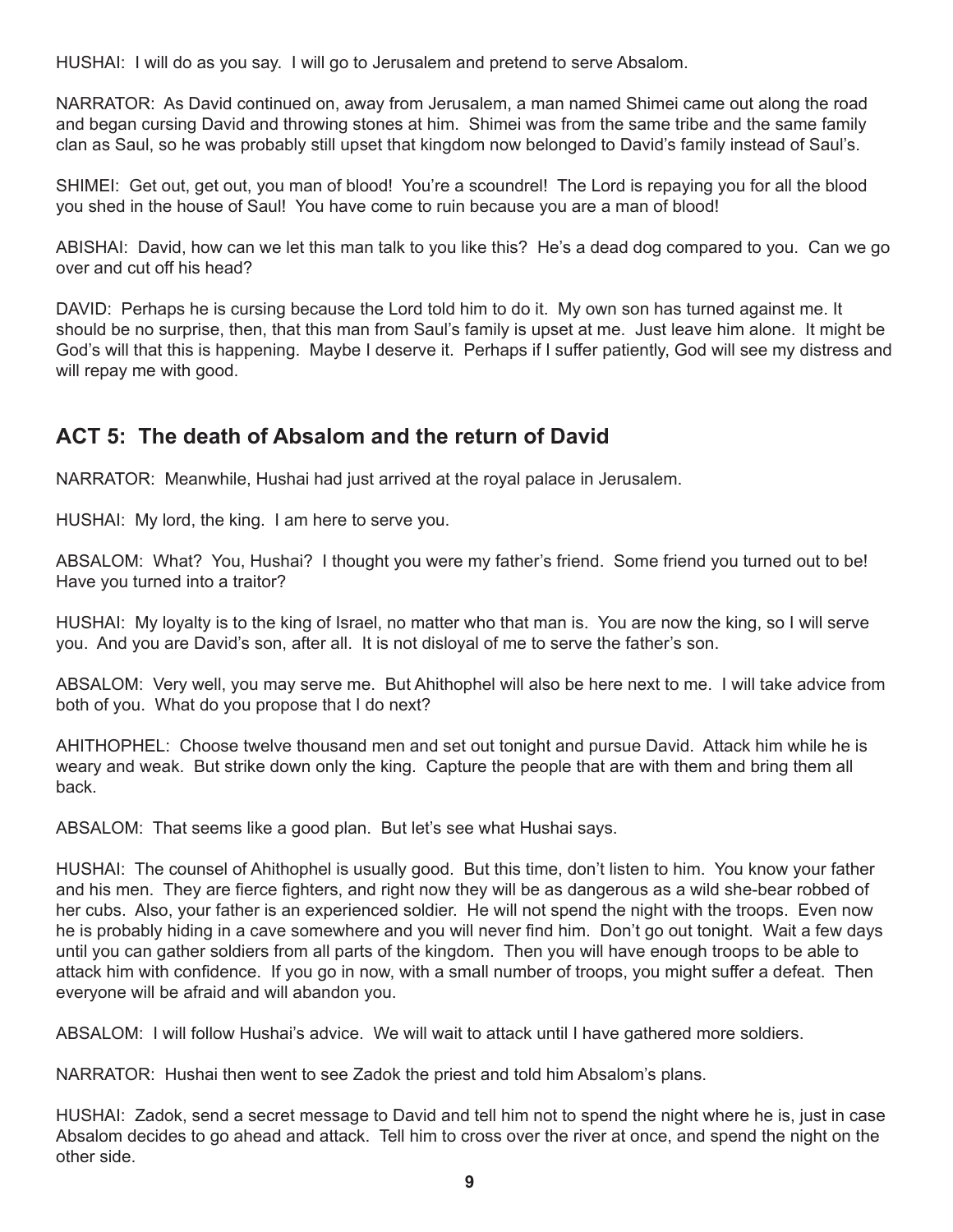ZADOK: I will send my son, Ahima'az, and Abiathar's son, Jonathan, to tell David this message.

NARRATOR: Now when Ahithophel saw that Absalom had not followed his advice, he saddled his donkey and rode him. He took care of any financial matters that needed to be taken care of, then he hanged himself. He probably had a suspicion that Hushai was acting as a spy and would bring ruin to Absalom. That would mean ruin for Ahithophel, as well, and he didn't want to face that. He thought it would be better to die now than later.

When David crossed over the river, several of his faithful friends who lived in that area brought blankets, food, pots and utensils for all of David's people.

Now David had to prepare for battle. He knew Absalom was on the way and had gathered many soldiers to fight. David divided his troops into three units, headed by Joab, Abishai and Ittai the Gittite. David intended to go out an fight as well, but his soldiers would not let him.

JOAB: The king must stay here, in this protected area. We will go out and do the fighting. You must stay safe.

DAVID: I see your point. I guess you are right. But please, if you capture Absalom, be gentle with him for my sake. After all, he is still my son.

NARRATOR: David carefully repeated theses instructions about Absalom to every group of soldiers. He gave strict instructions to be gentle with Absalom. Then the battle began. The most intense fighting took place in a forest. Absalom's army was driven into a forest thick with oak trees. Some of them even got stabbed by branches and died. Absalom followed his army into the forest. As he was passing under an oak tree, his hair got caught in its branches. He could not get free. His mule kept on going and left Absalom danging there in mid-air, caught by his hair! One of David's men happened to see Absalom hanging there and went to tell Joab.

SOLDIER: Joab, I just saw Absalom hanging by his hair in an oak tree!

JOAB: What?! You saw Absalom? Why didn't you kill him?

SOLDIER: How could I possibly do that? You heard what David told everyone before we left. He warned all of us to be gentle with Absalom. What would have happened to me if I had killed him?

JOAB: I don't have time for nonsense like this. I'll take care of Absalom myself!

NARRATOR: Joab grabbed three spears and went to find Absalom. He plunged the three spears into Absalom's heart. Some of Joab's men also stabbed Absalom, just to make sure he was really, really dead. Then Joab sounded the trumpet and stopped the attack.

JOAB: Men, throw that traitor's body into that pit over there, and then pile stones on top of it.

NARRATOR: When the news came to David that Absalom was dead, he was very shaken. He began to weep.

DAVID: Absalom, O Absalom, my son! If only I had died instead of you! O Absalom, my son, my son!

NARRATOR: When David's troops returned, they were told that David was crying for Absalom, so they sneaked in very quietly. They could hear David wailing and crying.

DAVID: Absalom, O Absalom! O my son, Absalom! My son, my son, my son...

JOAB: David, get a grip! Your son was out to kill you! Your men saved your life today by going out and fighting the entire army of Israel on your behalf. You are humiliating them by all this carrying on about Absalom. He was your enemy! You'd better start showing your gratitude to your troops for protecting you! Now get out there and thank them for what they did!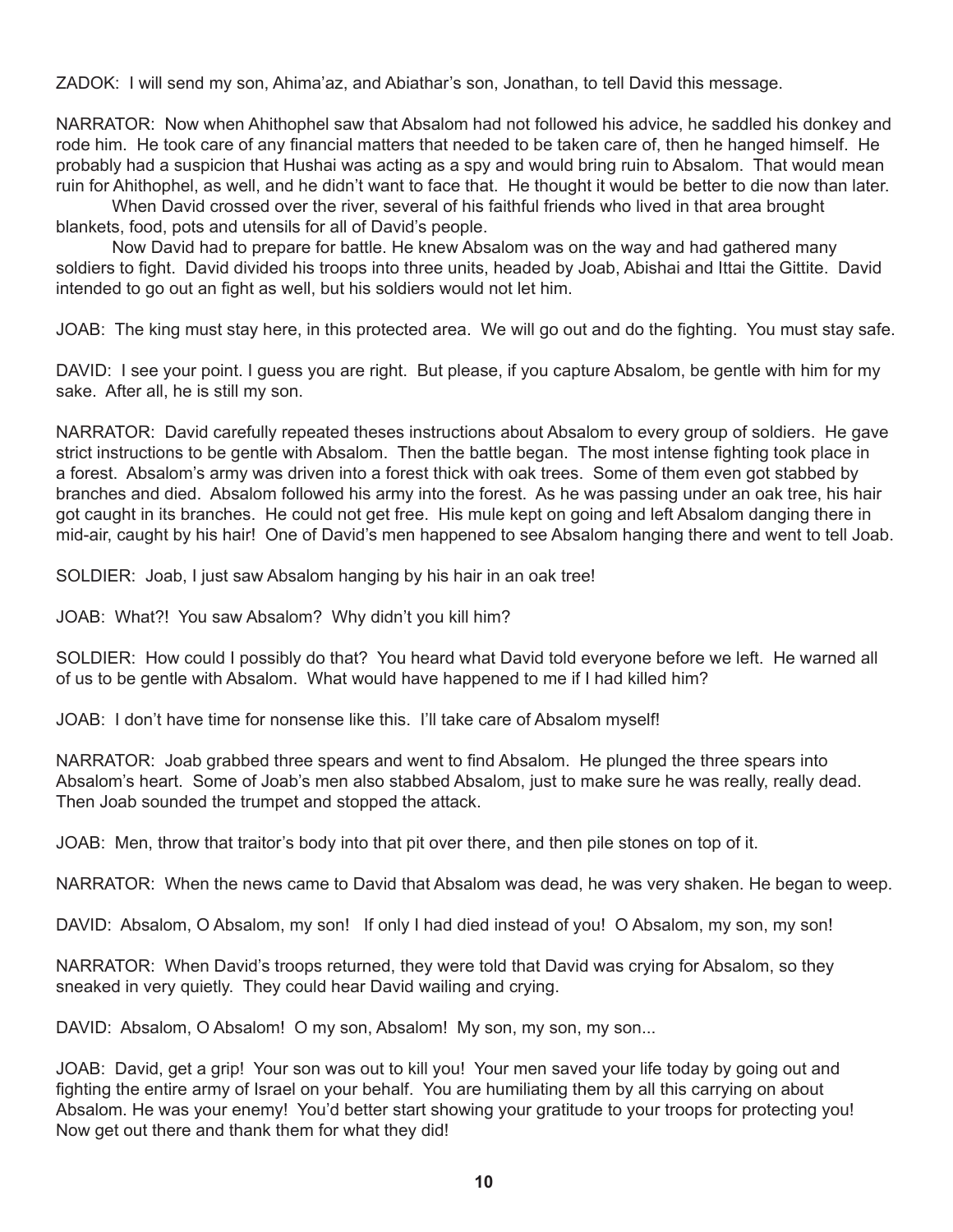NARRATOR: So David pulled himself together and went out to greet his troops. Meanwhile, all the soldiers who had been fighting on Absalom's side went home. There was no one to fight for anymore. They began to discuss among themselves what to do next.

ISRAELITE #1: With Absalom gone, who will be king now?

ISRAELITE #2: Why not bring back David? After all, he has been our nation's hero for years. He delivered us from the hands of the Philistines, and he defeated the Moabites, the Edomites, the Ammonites and the Arameans.

ISRAELITE #1: Yes, let's bring David back. I didn't like Absalom all that much anyway.

ISRAELITE #2: Me neither. I'd rather have David as king for a while longer than take another risk on one of his sons. Let's keep David as the king.

NARRATOR: Soon the news reached David that the people were talking about bringing him back. He sent a message to the elders in Jerusalem:

MESSENGER: King David says that he will return to Jerusalem. He also says that Joab will no longer be the commander of his army. Absalom's commander, Amasa, will now become David's commander.

NARRATOR: David hired Amasa for two reasons. The biggest reason was that David wanted to punish Joab for killing Absalom. The second reason was that promising Amasa the job as army commander would let everyone know that David intended to make peace with those who had supported Absalom. David would not be out for revenge. This would encourage everyone in Jerusalem to welcome David back home again.

On his way back home, David met Shimei again. Shimei was the man who had cursed him and pelted him with stones.

SHIMEI: May my lord the king not hold me guilty. Do not remember how I did you wrong on the day you left Jerusalem. May the king put it out of his mind. I know that I sinned, and to show you how sorry I am, I ran down here as fast as I could so I could be the first one to help you cross back over the river.

ABISHAI: Shouldn't Shimei be put to death for his crimes against the king?

DAVID: No one shall be put to death today. This is a day of rejoicing and gladness. Yes, today there will be nothing but joy and happiness.

NARRATOR: But David was wrong. The situation suddenly took at turn for the worse. A man named Sheba, another member of Saul's clan, thought that it might still be possible for a revolt to be successful and for the kingship to return to the tribe of Benjamin, Saul's tribe. Sheba sounded a trumpet and called out:

SHEBA: We have no share in David, no part in Jesse's son! Everyone to your own tent, O Israel!

NARRATOR: Suddenly many of the Israelite soldiers who had followed Absalom began following Sheba. The men of Judah all stayed loyal to David, of course. David let Sheba go for the meantime, and went home to the palace in Jerusalem. After a few days, he made plans of how to deal with Sheba. He called Amasa, his new army commander, and told him to go summon the men of Judah and prepare for a fight against Sheba. Amasa took longer than David expected and David began to get nervous about getting this job done quickly. So David spoke to Abishai.

DAVID: Sheba is now becoming as big a threat to me as Absalom was. Go and take as many men as you can find and go after Sheba. Get him before he finds fortified cities to hide in.

ABISHAI: Yes, my lord the king. Right away.